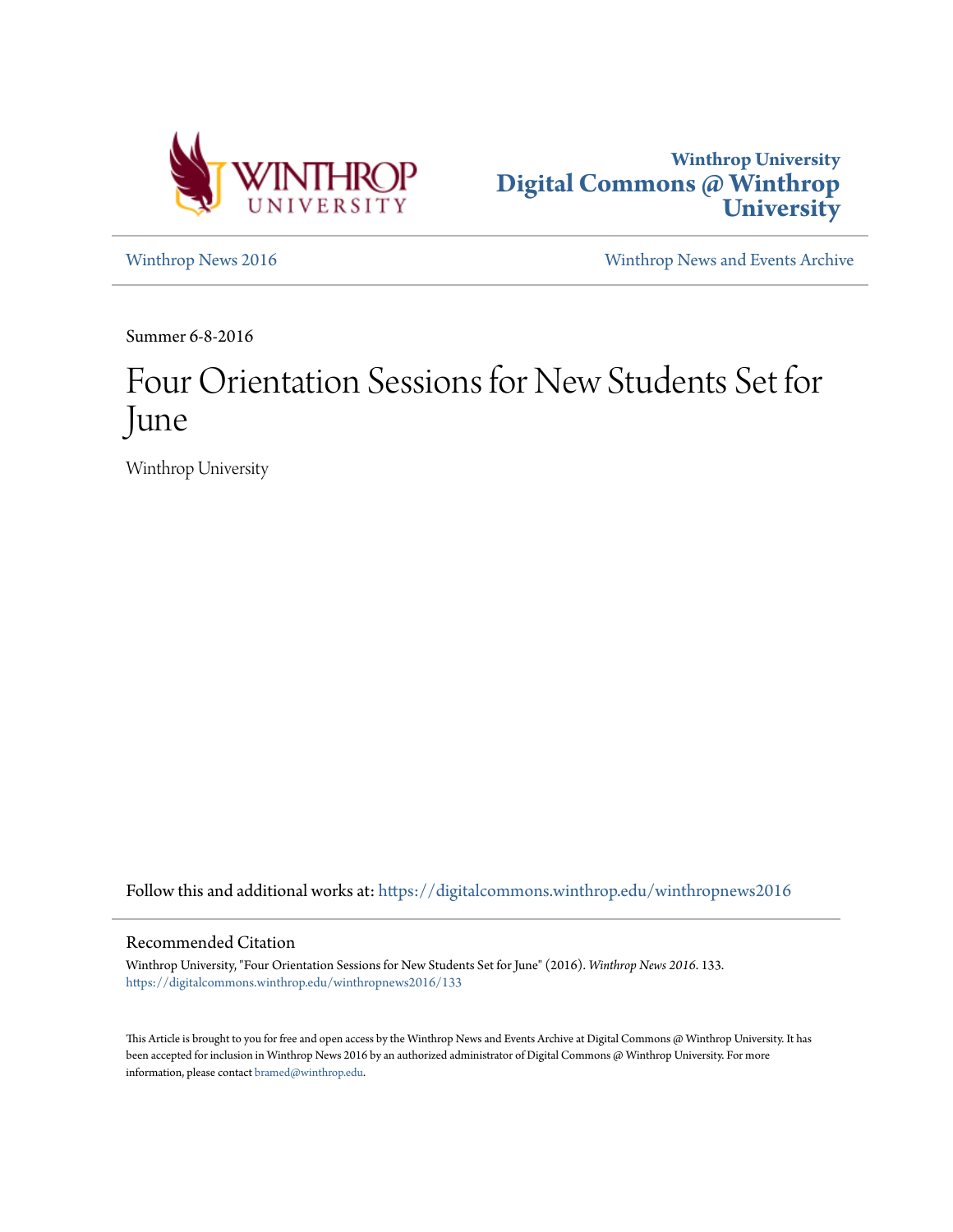







During Orientation, new students participate in fun activities and register for classes.

ROCK HILL, SOUTH CAROLINA - Winthrop University will welcome freshman students during Orientation sessions this summer.

New students entering in the fall are required to attend one of five Orientation sessions offered during this month and in August. Family members are encouraged to take advantage of **Family Orientation**, a program offered concurrently with the first day of each of the student sessions.

**Session I** is from June 15-16, **Session II** from June 20-21, **Session III** from June 23-24, **Session IV** from June 27-28 and **Session V** from Aug. 17-18. Transfer students entering Winthrop this fall may take advantage of **Transfer Orientations** in July and August. Here is the schedule for students and here is the schedule for families.

**Orientation** is a program designed to assist new students and their families in adjusting to life as a Winthrop student. During Orientation, new students meet current student leaders, receive information on academic expectations and opportunities for involvement, are advised, and register for classes.

Organizer Carrie Whiteside, director of new student and family programs, and the student Orientation staff have designed programs and activities so students will interact with upperclassmen, Orientation faculty mentors, instructors, key campus personnel and each other to build a web of support for their Winthrop experience.

Students also will get an ID made with the use of iris scanners. The technology involves taking a picture of a person's eyes and using the photograph for future identification.

The freshmen also will receive a copy of the university's common book for 2016-17, "The Glass Castle" by Jeannette Walls.

It tells of Walls' nomadic life with parents whose own mental/emotional problems expose their children to poverty, homelessness, hunger, sporadic education, rat-infested dwellings with no plumbing and non-existent health care. Walls' survival and drive to change her life serves as a model of resilience and an inspiration to overcome hardship.

The book and Orientation will help prepare students for college, according to Whiteside. "Winthrop expects students to undergo transformation as a learner and engage in life in and out of the classroom and the community. It also gives them the opportunity to learn about the responsibilities they will have as a student and become familiar with the place they'll come to call home over the next few years.

An **Orientation Leadership Staff** will work with Whiteside. **Alyssa Lamb**, a junior integrated